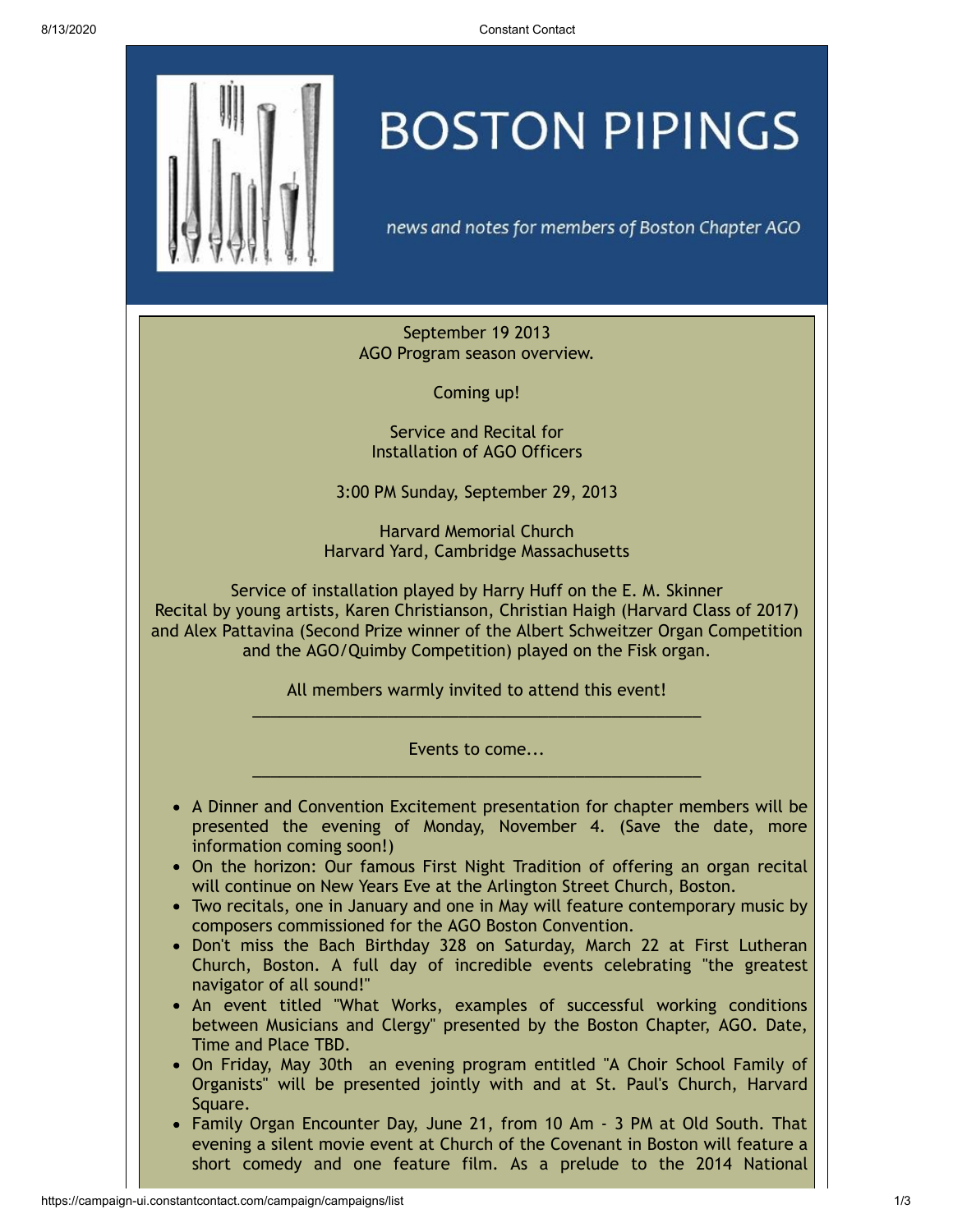Convention in Boston the public is invited to this outreach event for children and the young at heart to discover the wonder that is the pipe organ.

On July 1st at King's Chapel, Boston at 12:15 the Young Organist Initiative Scholars' Recital will feature the Scholars organ playing skills.

Please keep looking at PIPINGS for the latest Chapter News. Have a great year everyone and get excited about the Convention!

## Peter Edwin Krasinski, Sub Dean.

*Sub-Dean Peter Krasinski writes:* It was a pleasure to see so many of you at the Max Miller Memorial Service at March Chapel on the 8th of September. It was a great afternoon of remembrances, friendships and music. Thanks to event committee members Scott Jarrett and Barbara Owen with special support from Betty Miller for the success of this festive and heart-felt remembrance.

The Boston Chapter in conjunction with Boston University Marsh Chapel presented a service in Celebration and Remembrance of Max Burdorf Miller (1927 - 2013) on Sunday, September 8, 2013.

Max Miller served on the faculties of the School of Music and the School of Theology at Boston University for fortytwo years until his retirement in 1991. He was simultaneously University Organist, Director of Music at March Chapel, Director of the Master of Sacred Music Program, Conductor of the Seminary Singer, and the Professor of Organ in the School of Music. He also wrote the "Ask Uncle Max" column for The American Organist for many years.

Dr. Joel Sheveloff, Professor Emeritus of the College of Fine Arts, offered spoken remembrances. Organists from

Graveline, Glenn Goda, Marian Ruhl Metson, Nancy Granert, Raymond Nagem, Peter Sykes, Associate Professor,



Max's four decades at Marsh Chapel - Photo: Betty Miller with Dr. Scott Allen Jarrett, Director of Mary Kay Burton, Michelle Music at Boston University's Marsh Chapel. Photo by Peter Krasinski

BU School of Music and Justin Thomas Blackwell, Associate Director of Music, Marsh Chapel - presented musical tributes.

The Marsh Chapel Choir performed several of Max's compositions, and was augmented by former students, friends, and colleagues in the singing of Max's setting of 'Set me as a seal'

After the service a number of performers were asked about Max.

"I found Max to be unfailingly wonderful," Sykes said. "He was so nice and always very supportive. . . He was always someone that I looked up to as a model of how someone should lead a musical community."